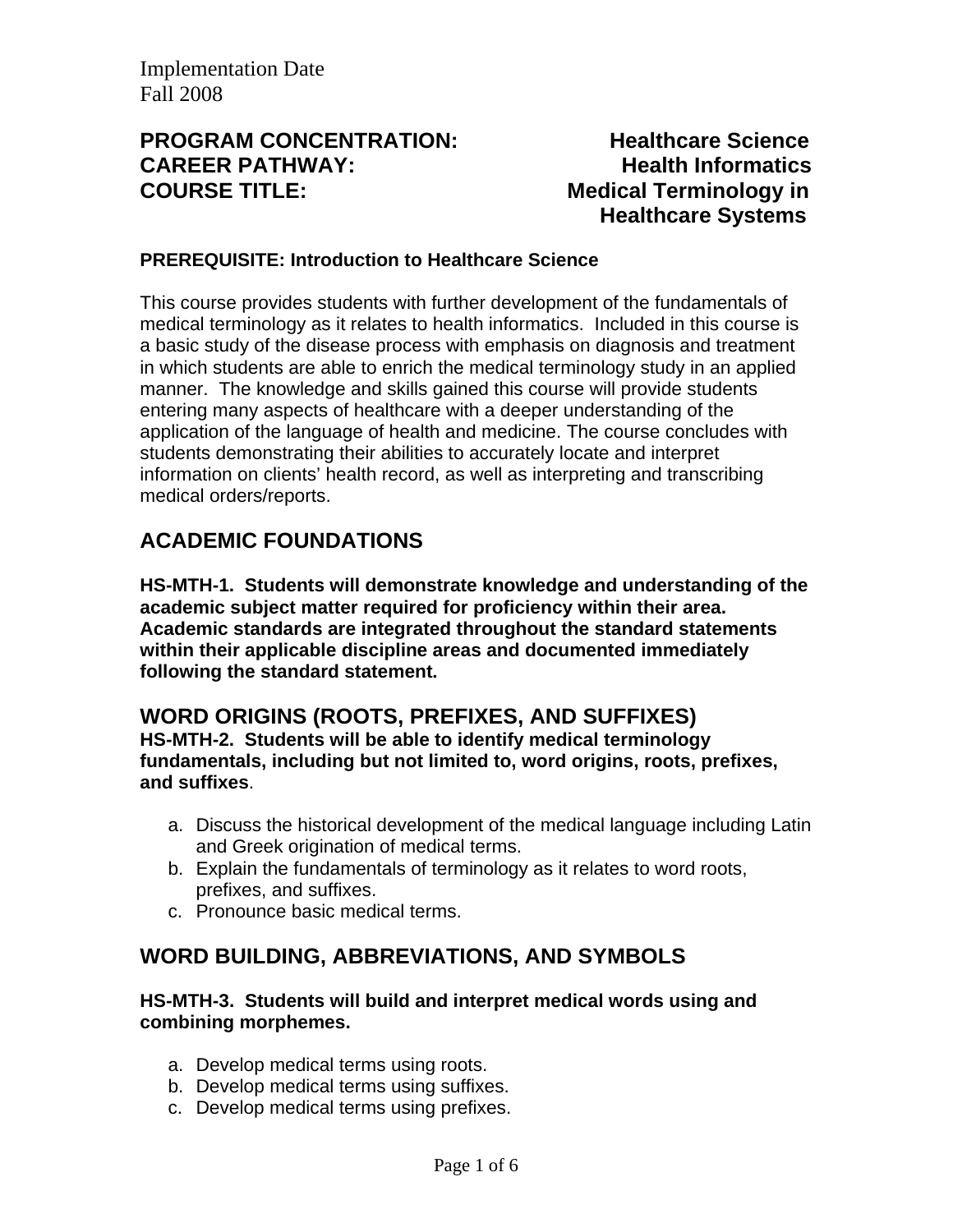- d. Develop medical terms combining roots, prefixes, and suffixes.
- e. Spell medical terms with 100% accuracy.
- f. Understand and demonstrate knowledge of special guidelines for changing terms from singular to pleural form.

#### **HS-MTH-4. Students will identify, articulate, interpret, and accurately list medical abbreviations and acronyms**.

- a. Interpret basic medical abbreviations.
- b. Interpret basic medical symbols.

## **TERMINOLOGY RELATED TO THE HUMAN BODY**

**HS-MTH-5. Students will identify, articulate, interpret, and accurately spell medical terms related to the anatomy and physiology of body systems as they relate to diagnoses and procedures.** 

- a. Utilize diagnostic, surgical, and procedural terms and abbreviations related to the integumentary system.
- b. Utilize diagnostic, surgical, and procedural terms and abbreviations related to the respiratory system.
- c. Utilize diagnostic, surgical, and procedural terms and abbreviations related to the cardiovascular system.
- d. Utilize diagnostic, surgical, and procedural terms and abbreviations related to the musculoskeletal system.
- e. Utilize diagnostic, surgical, and procedural terms and abbreviations related to the endocrine system.
- f. Utilize diagnostic, surgical, and procedural terms and abbreviations related to the nervous system.
- g. Utilize diagnostic, surgical, and procedural terms and abbreviations related to the lymphatic/immune and hemolytic systems.
- h. Utilize diagnostic, surgical, and procedural terms and abbreviations related to the gastrointestinal system.
- i. Utilize diagnostic, surgical, and procedural terms and abbreviations related to the urinary tract.
- j. Utilize diagnostic, surgical, and procedural terms and abbreviations related to the reproductive system.

#### *ACADEMIC STANDARDS:*

*SCSh9. Students will enhance reading in all curriculum areas.* 

*SCSh6. Students will communicate scientific investigations and information clearly.*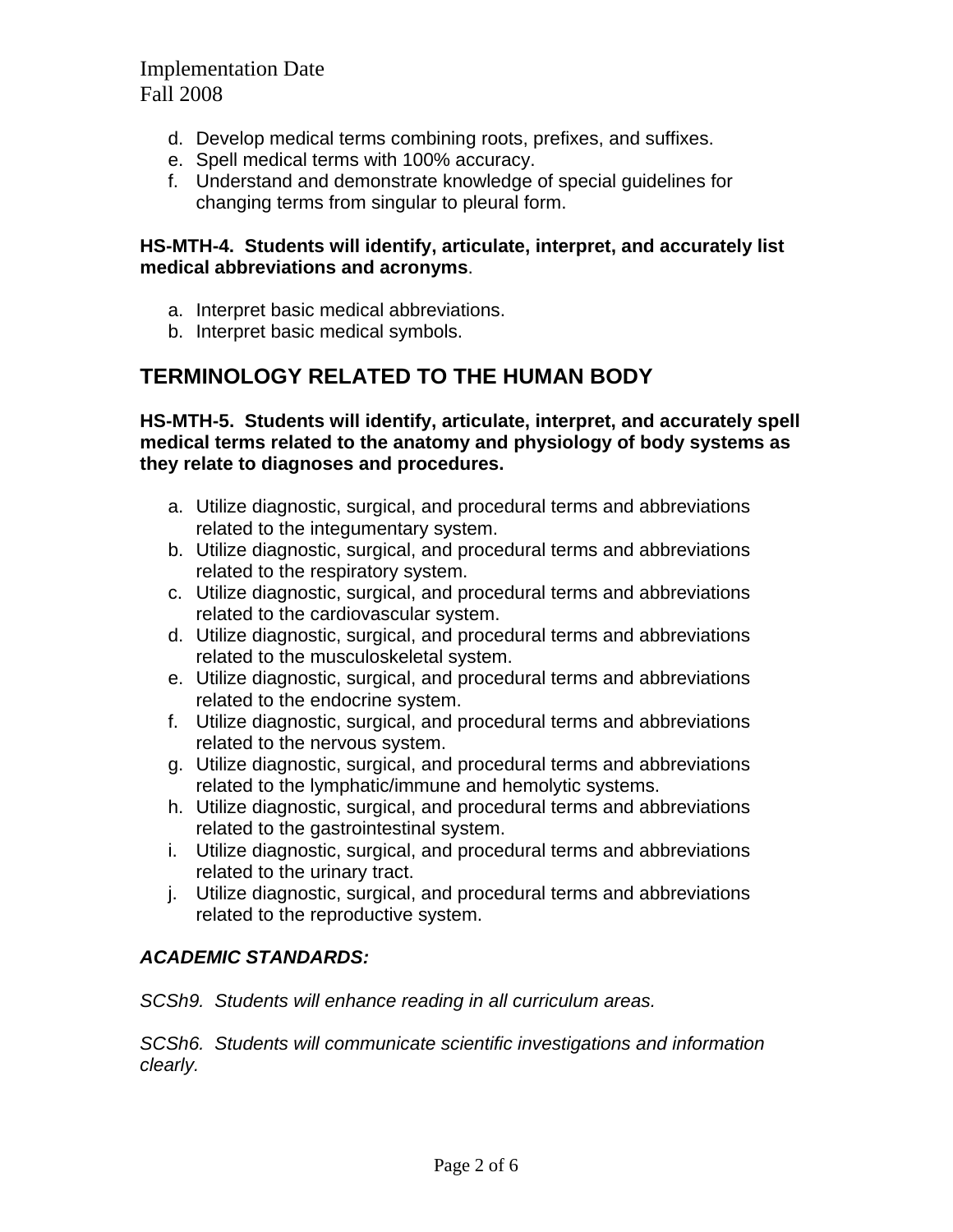*ELA9RL5. The student understands and acquires new vocabulary and uses it correctly in reading and writing* 

*SAP1. Students will analyze anatomical structures in relationship to their physiological functions* 

**HS-MTH-6. Students will identify, articulate, interpret, and accurately spell occupational specific medical terminology and abbreviations for the students' field of study.** 

- a. Utilize diagnostic, surgical, and procedural terms and abbreviations related to clinical medicine.
- b. Utilize diagnostic, surgical, and procedural terms and abbreviations related to laboratory medicine.
- c. Utilize diagnostic, surgical, and procedural terms and abbreviations related to pathology.
- d. Utilize diagnostic, surgical, and procedural terms and abbreviations related to pharmacology.
- e. Utilize diagnostic, surgical, and procedural terms and abbreviations related to diagnostic imaging.
- f. Utilize diagnostic, surgical, and procedural terms and abbreviations related to surgery.

## *ACADEMIC STANDARDS:*

*ELA9RL5. The student understands and acquires new vocabulary and uses it correctly in reading and writing* 

*ELA11W3. The student uses research and technology to support writing*

# **FUNDAMENTALS OF MEDICAL SCIENCE**

#### **HS-MTH-7. Students will explain the fundamentals of the disease process.**

- a. Identify important contributions in medicine.
- b. List and explain at least seven causes of disease.
- c. List methods of treatment of disease.
- d. Explain the five stages of dying and aspects of end of life care to include the living will, advanced directives, healthcare proxy, and hospice as it relates to cultural expectations.

#### **HS-MTH-8. Students will list and describe common diseases of the body with emphasis on diagnosis and treatment.**

a. Discuss the causes, grading, and diagnosis of neoplasms.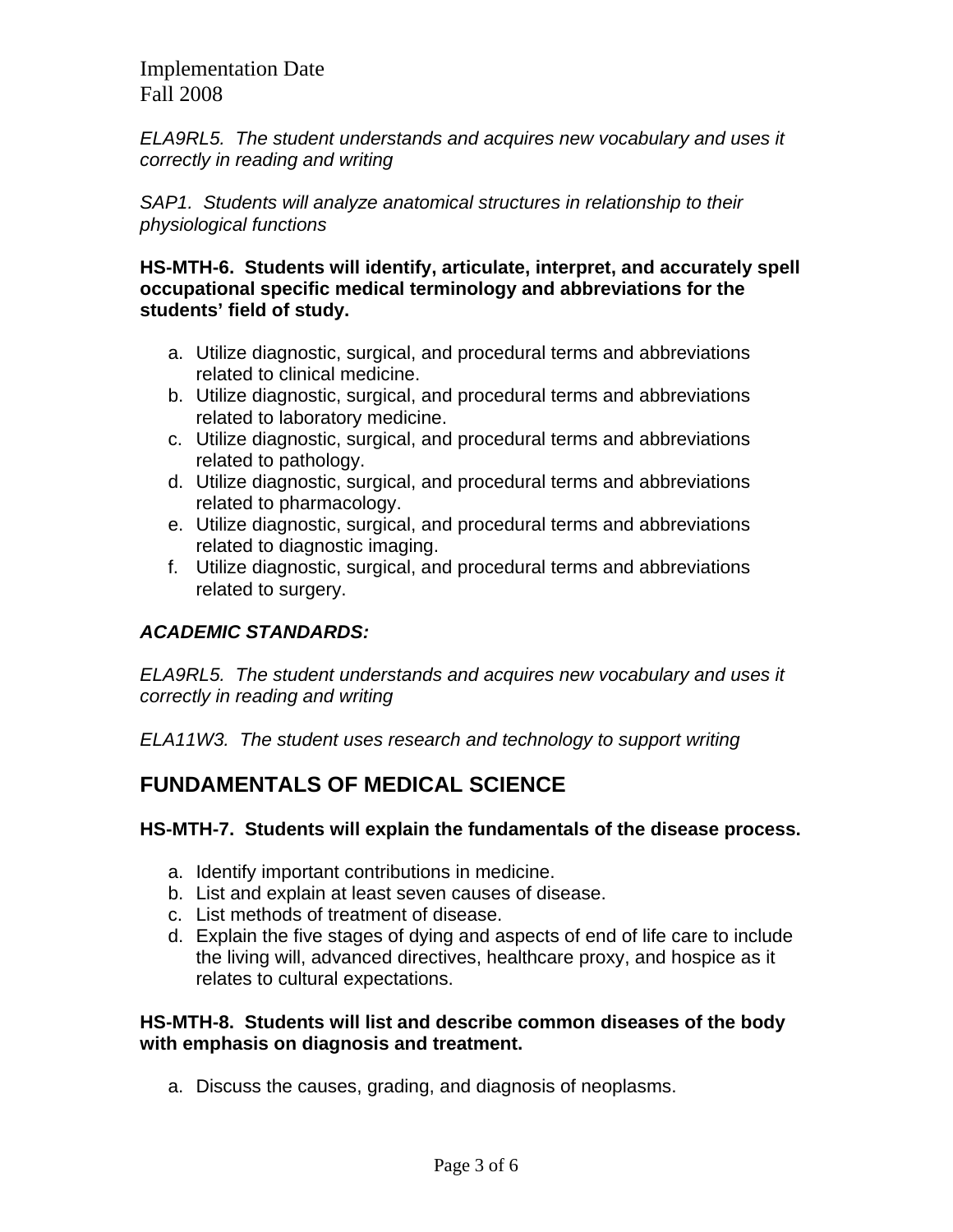- b. Explain three main forms of treatment of neoplasms, including advantages and disadvantages.
- c. Identify and discuss common diseases of the blood, heart, and blood vessels including treatment, nutritional, and pharmacological implications of treatment.
- d. Identify and discuss common diseases of the musculoskeletal system including nutritional and pharmacological aspects of treatment.
- e. Identify and discuss common diseases of the integumentary system including nutritional and pharmacological aspects of treatment.
- f. Identify and discuss common diseases of the gastrointestinal system including nutritional and pharmacological aspects of treatment.
- g. Identify and discuss common diseases of the respiratory system including nutritional and pharmacological aspects of treatment.
- h. Identify and discuss common diseases of the urinary system including nutritional and pharmacological aspects of treatment.
- i. Identify and discuss common diseases of the endocrine system including nutritional and pharmacological aspects of treatment.
- j. Identify and discuss common diseases of the nervous system including nutritional and pharmacological aspects of treatment.
- k. Identify and discuss common diseases of the reproductive system including nutritional and pharmacological aspects of treatment.
- l. Identify and discuss common diseases of the lymphatic/immune system including nutritional and pharmacological aspects of treatment.
- m. Identify and discuss common diseases of the sensory system including nutritional and pharmacological aspects of treatment.

## *ACADEMIC STANDARDS:*

*SAP1. Students will analyze anatomical structures in relationship to their physiological functions*

*SAP5e. Describe effects of aging on all body systems.* 

*SAP4e. Examine various conditions that change normal body functions (e.g. tissue rejection, allergies, injury, diseases and disorders) and how the body responds.* 

# **HEALTH RECORDS**

**HS-MTH-9. Students will examine the types, content, and structure of the health record.** 

- a. Explain the different purposes for maintaining a medical record.
- b. Identify the various components of a health record and explain their purpose.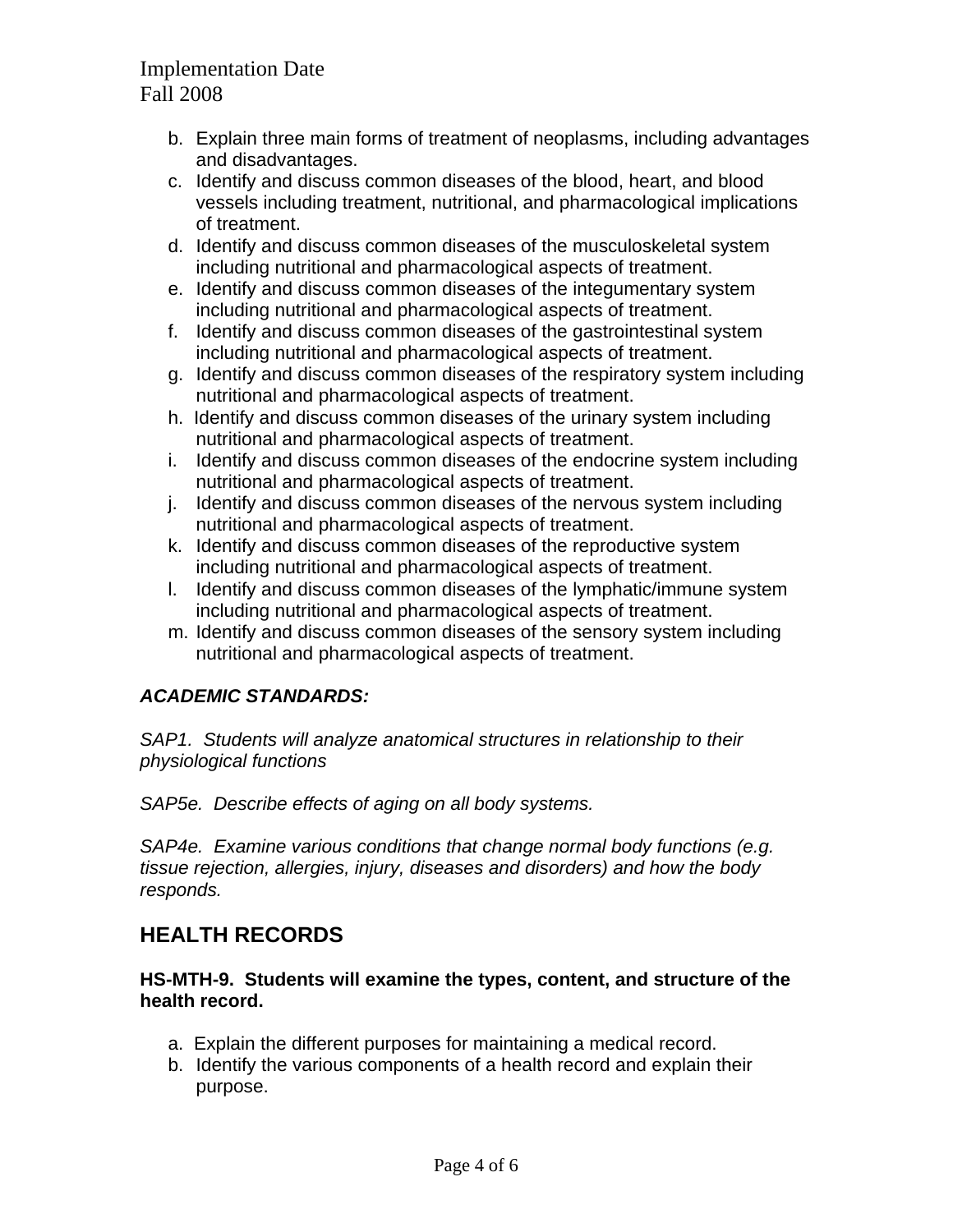- c. Explain the differences and similarities in record keeping in the various healthcare settings to include long-term care, acute care, rehabilitation settings, ambulatory care, and clinic/medical office settings.
- d. Demonstrate understanding of HIPAA guidelines as it relates to health records.

#### **Sample Task**

• Watch HIPAA DVD and receive certification.

#### **HS-MTH-10. Students will demonstrate the ability to accurately locate and interpret information on the client's health record.**

- a. Interpret medical orders.
- b. Interpret medical reports.
- c. Transcribe medical reports.

### **CTAE Foundation Skills**

The Foundation Skills for Career, Technical and Agricultural Education (CTAE) are critical competencies that students pursuing any career pathway should exhibit to be successful. As core standards for all career pathways in all program concentrations, these skills link career, technical and agricultural education to the state's academic performance standards.

The CTAE Foundation Skills are aligned to the foundation of the U. S. Department of Education's 16 Career Clusters. Endorsed by the National Career Technical Education Foundation (NCTEF) and the National Association of State Directors of Career Technical Education Consortium (NASDCTEc), the foundation skills were developed from an analysis of all pathways in the sixteen occupational areas. These standards were identified and validated by a national advisory group of employers, secondary and postsecondary educators, labor associations, and other stakeholders. The Knowledge and Skills provide learners a broad foundation for managing lifelong learning and career transitions in a rapidly changing economy.

**CTAE-FS-1 Technical Skills:** Learners achieve technical content skills necessary to pursue the full range of careers for all pathways in the program concentration.

**CTAE-FS-2 Academic Foundations:** Learners achieve state academic standards at or above grade level.

**CTAE-FS-3 Communications:** Learners use various communication skills in expressing and interpreting information.